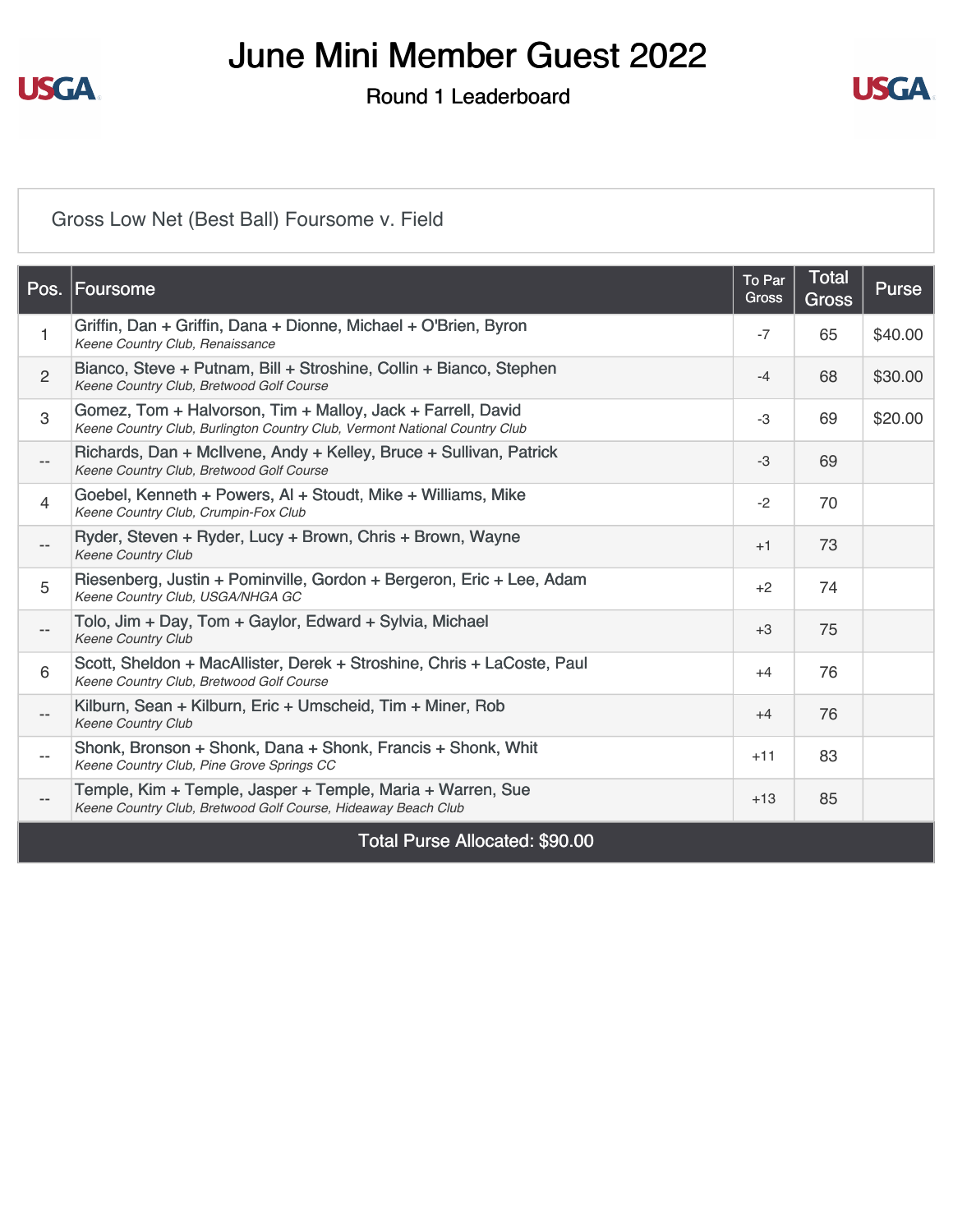

Round 1 Leaderboard



### [Net Low Net \(Best Ball\) Foursome v. Field](https://static.golfgenius.com/v2tournaments/8574994822736140097?called_from=&round_index=1)

|                          | Pos. Foursome                                                                                                                             | To Par<br><b>Net</b> | <b>Total</b><br><b>Net</b> | <b>Purse</b> |
|--------------------------|-------------------------------------------------------------------------------------------------------------------------------------------|----------------------|----------------------------|--------------|
| $\mathbf{1}$             | Ryder, Steven + Ryder, Lucy + Brown, Chris + Brown, Wayne<br><b>Keene Country Club</b>                                                    | $-15$                | 57                         | \$40.00      |
| $-\,-$                   | Bianco, Steve + Putnam, Bill + Stroshine, Collin + Bianco, Stephen<br>Keene Country Club, Bretwood Golf Course                            | $-14$                | 58                         |              |
| $\overline{2}$           | Richards, Dan + McIlvene, Andy + Kelley, Bruce + Sullivan, Patrick<br>Keene Country Club, Bretwood Golf Course                            | $-11$                | 61                         | \$30.00      |
| $-$                      | Gomez, Tom + Halvorson, Tim + Malloy, Jack + Farrell, David<br>Keene Country Club, Burlington Country Club, Vermont National Country Club | $-11$                | 61                         |              |
| $\overline{\phantom{a}}$ | Griffin, Dan + Griffin, Dana + Dionne, Michael + O'Brien, Byron<br>Keene Country Club, Renaissance                                        | $-11$                | 61                         |              |
| 3                        | Tolo, Jim + Day, Tom + Gaylor, Edward + Sylvia, Michael<br><b>Keene Country Club</b>                                                      | $-11$                | 61                         | \$20.00      |
| $\overline{4}$           | Kilburn, Sean + Kilburn, Eric + Umscheid, Tim + Miner, Rob<br><b>Keene Country Club</b>                                                   | -9                   | 63                         |              |
| 5                        | Temple, Kim + Temple, Jasper + Temple, Maria + Warren, Sue<br>Keene Country Club, Bretwood Golf Course, Hideaway Beach Club               | $-7$                 | 65                         |              |
| $-$                      | Riesenberg, Justin + Pominville, Gordon + Bergeron, Eric + Lee, Adam<br>Keene Country Club, USGA/NHGA GC                                  | -6                   | 66                         |              |
| $\overline{\phantom{a}}$ | Goebel, Kenneth + Powers, AI + Stoudt, Mike + Williams, Mike<br>Keene Country Club, Crumpin-Fox Club                                      | $-6$                 | 66                         |              |
| 6                        | Shonk, Bronson + Shonk, Dana + Shonk, Francis + Shonk, Whit<br>Keene Country Club, Pine Grove Springs CC                                  | $-3$                 | 69                         |              |
| $\qquad \qquad -$        | Scott, Sheldon + MacAllister, Derek + Stroshine, Chris + LaCoste, Paul<br>Keene Country Club, Bretwood Golf Course                        | -3                   | 69                         |              |
|                          | Total Purse Allocated: \$90.00                                                                                                            |                      |                            |              |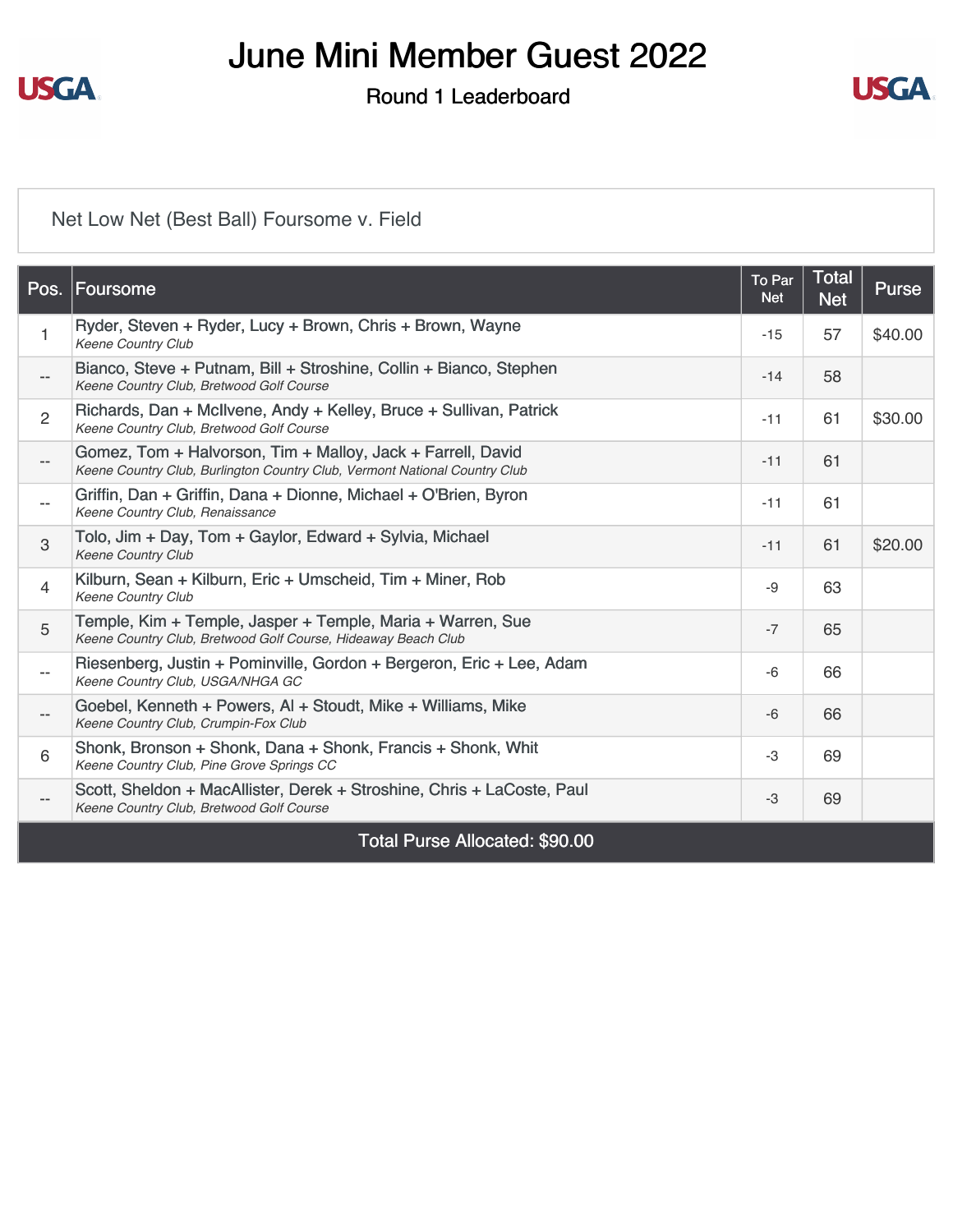

Round 1 Leaderboard



[Basic Skins Player v. Field](https://static.golfgenius.com/v2tournaments/8574997092190148419?called_from=&round_index=1)

| Player                                          | <b>Skins</b> | <b>Purse</b>                                                                                                                                                                                                                                                                                                                       | <b>Details</b>            |
|-------------------------------------------------|--------------|------------------------------------------------------------------------------------------------------------------------------------------------------------------------------------------------------------------------------------------------------------------------------------------------------------------------------------|---------------------------|
| O'Brien, Byron                                  | 2            | \$80.00                                                                                                                                                                                                                                                                                                                            | Birdie on 6, Birdie on 17 |
| Kelley, Bruce<br><b>Bretwood Golf Course</b>    |              | \$40.00                                                                                                                                                                                                                                                                                                                            | Birdie on 2               |
| Umscheid, Tim                                   |              | \$40.00                                                                                                                                                                                                                                                                                                                            | Birdie on 14              |
| Ryder, Lucy<br><b>Keene Country Club</b>        |              | \$40.00                                                                                                                                                                                                                                                                                                                            | Birdie on 4               |
| Riesenberg, Justin<br><b>Keene Country Club</b> |              | \$40.00                                                                                                                                                                                                                                                                                                                            | Birdie on 13              |
|                                                 | -            | $\mathbf{a}$ $\mathbf{b}$ $\mathbf{c}$ $\mathbf{c}$ $\mathbf{d}$ $\mathbf{c}$ $\mathbf{c}$ $\mathbf{c}$ $\mathbf{c}$ $\mathbf{c}$ $\mathbf{c}$ $\mathbf{c}$ $\mathbf{c}$ $\mathbf{c}$ $\mathbf{c}$ $\mathbf{c}$ $\mathbf{c}$ $\mathbf{c}$ $\mathbf{c}$ $\mathbf{c}$ $\mathbf{c}$ $\mathbf{c}$ $\mathbf{c}$ $\mathbf{c}$ $\mathbf{$ |                           |

Total Purse Allocated: \$240.00